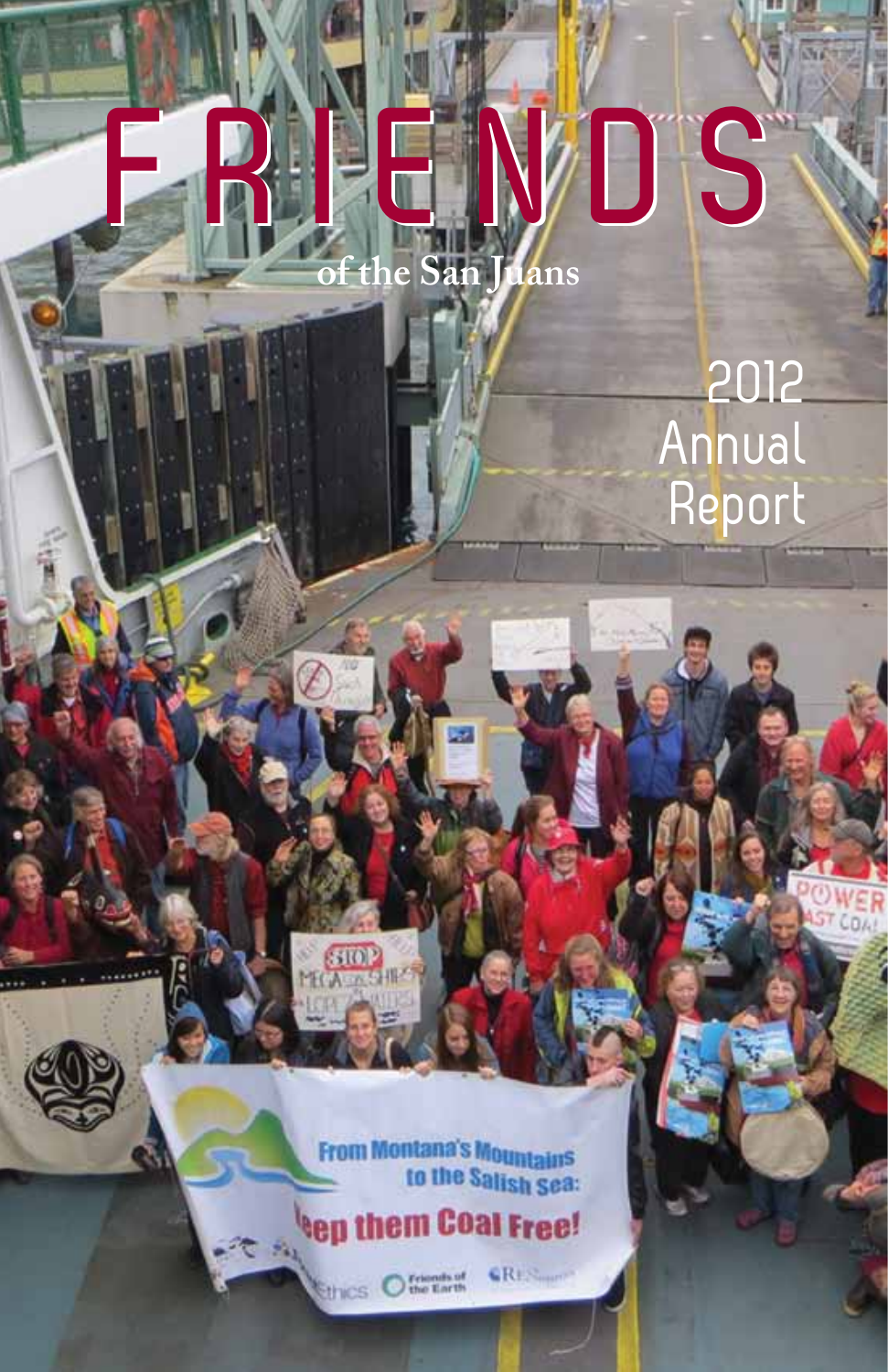## **FRIENDS 2012… A Year in Review**

*by Stephanie Buffum Field - Executive Director*

From coal ships to critical areas, FRIENDS spent 2012 addressing threats to marine species and risks to people, property and our economy from oil spills, sea level rise, and cumulative development.

We strengthened our relationships and built new partnerships to help preserve the San Juans, and these collaborations paid off! This fall, over 450 islanders expressed their concerns about coal shipping through the islands. And many of you filled hearing rooms to voice your views on protecting fish, wildlife, wetlands & shorelines.

In 2012, we completed an extensive analysis of nearshore science to identify the habitats and processes most essential for salmon recovery. Our valuable contributions to salmon recovery were honored by a Puget Sound Champion Award.

We're doing all we can to protect and restore local shorelines. But as long as decision-makers weaken critical area protections, permit bulkheads on documented feeder bluffs and forage fish spawning beaches, allow docks over eelgrass, and fail to enforce our laws fairly, our gains will not outpace the losses.

Next year, we'll be busy addressing critical areas protections, sea level rise, the Shoreline Master Program update, threats from navy sonar, the proposed coal terminal, and oil spills. We will continue to provide and advocate for use of local research in planning, policy and permitting to ensure science, not politics, informs our decisions. In all of this, we depended on your support.

My deepest thanks.

#### **FRIENDS of the San Juans**

**MISSION:** To protect the land, water, sea, and livability of the San Juan Islands through science, education and advocacy.

P.O. Box 1344, Friday Harbor, WA 98250, 360-378-2319 www.sanjuans.org

**BOARD OF DIRECTORS:**

**Orcas**: Janet Alderton, Marta Nielson & Charlie Carver. **San Juan**: Mike Kaill & Bill Watson. **Lopez**: San Olson, George Lawson & Dixie Budke

**STAFF: Executive Director***:* Stephanie Buffum Field, **Science Director***:* Tina Whitman, **Staff Attorney:** Kyle Loring, **Office Manager***:* Jana Marks, **Grants Manager***:* Shannon Davis, **Community Engagement Director:** Katie Fleming

**Cover photo:** Kelly Andrews **Newsletter Design**: Tif & Gif Creative.

Printed with 100% Recycled Post Consumer Paper, Veggie Inks and 100% renewable energy.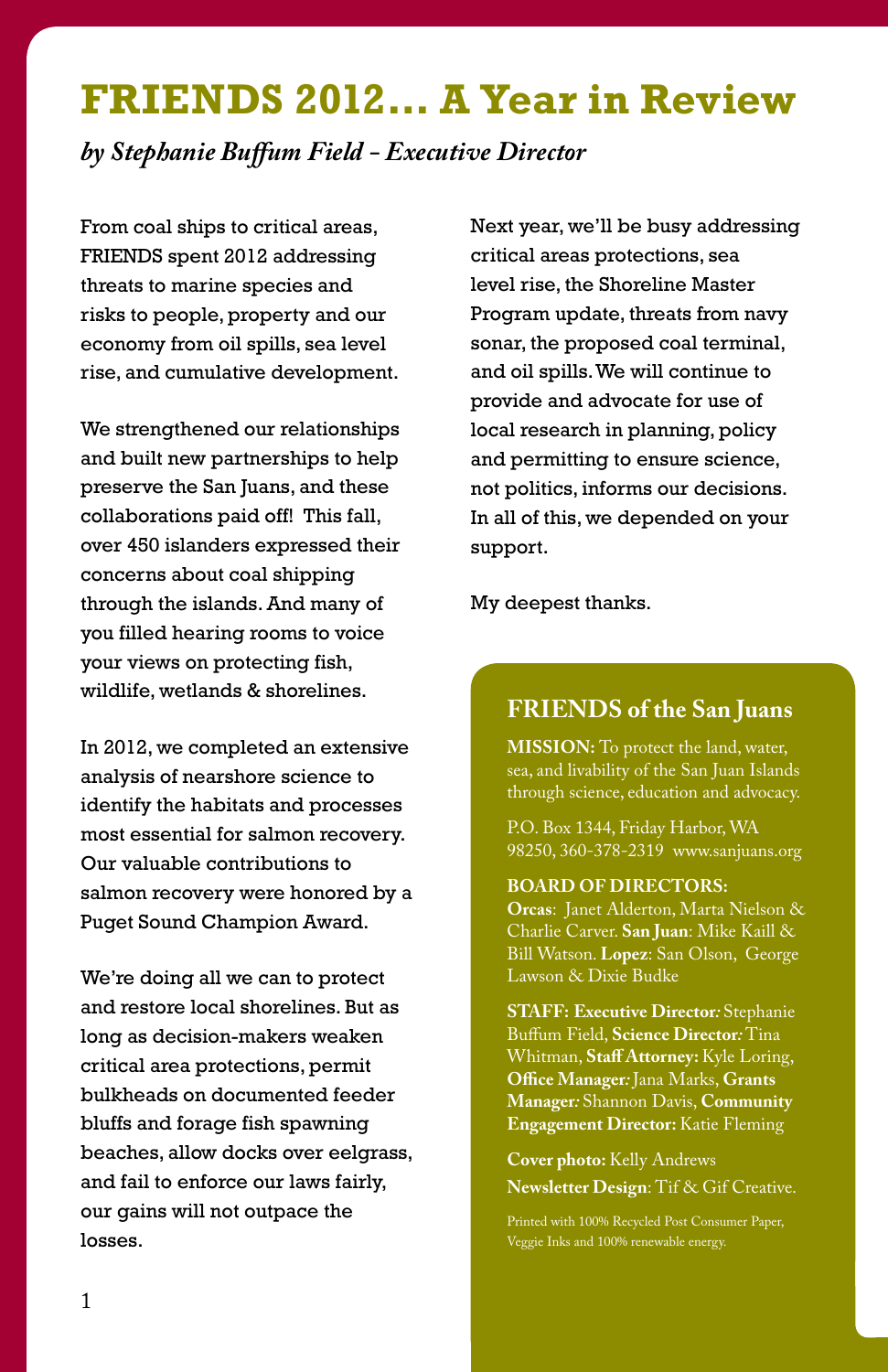# *Thank you for being a "FRIEND"*

Your support of FRIENDS shows that you agree "You have to be more careful with an island." And that people of goodwill who love and embrace the San Juans and their precious and unrepeatable ecology, life-giving health, and ineffable and breathless beauty will not be deterred by forces seeking to divide our islands through delay, confusion, science-denial, outside money and just plain greed.

I have never felt as proud of serving on the board of FRIENDS as I do right now. The FRIENDS' openness and desire to communicate and negotiate are real and admirable. I believe truth is eventually triumphant over exaggeration and deception, and that the bright light of facts and accurate information, when

illuminated over conflict, will remove fear and prejudice.

At times, achieving the mission of the FRIENDS is difficult, but everyone knows that there simply is no island protection gained without some individual pain.

We thank YOU for your past support, and ask that you consider: volunteering; serving on the board; commenting about the proposed Gateway Pacific coal terminal, the Critical Areas Ordinance and the Shoreline Master Program; writing letters and attending County Council meetings; and supporting FRIENDS in any way you can.

You have to be more careful with an island!

Thank you.

George Lawson, President FRIENDS of the San Juans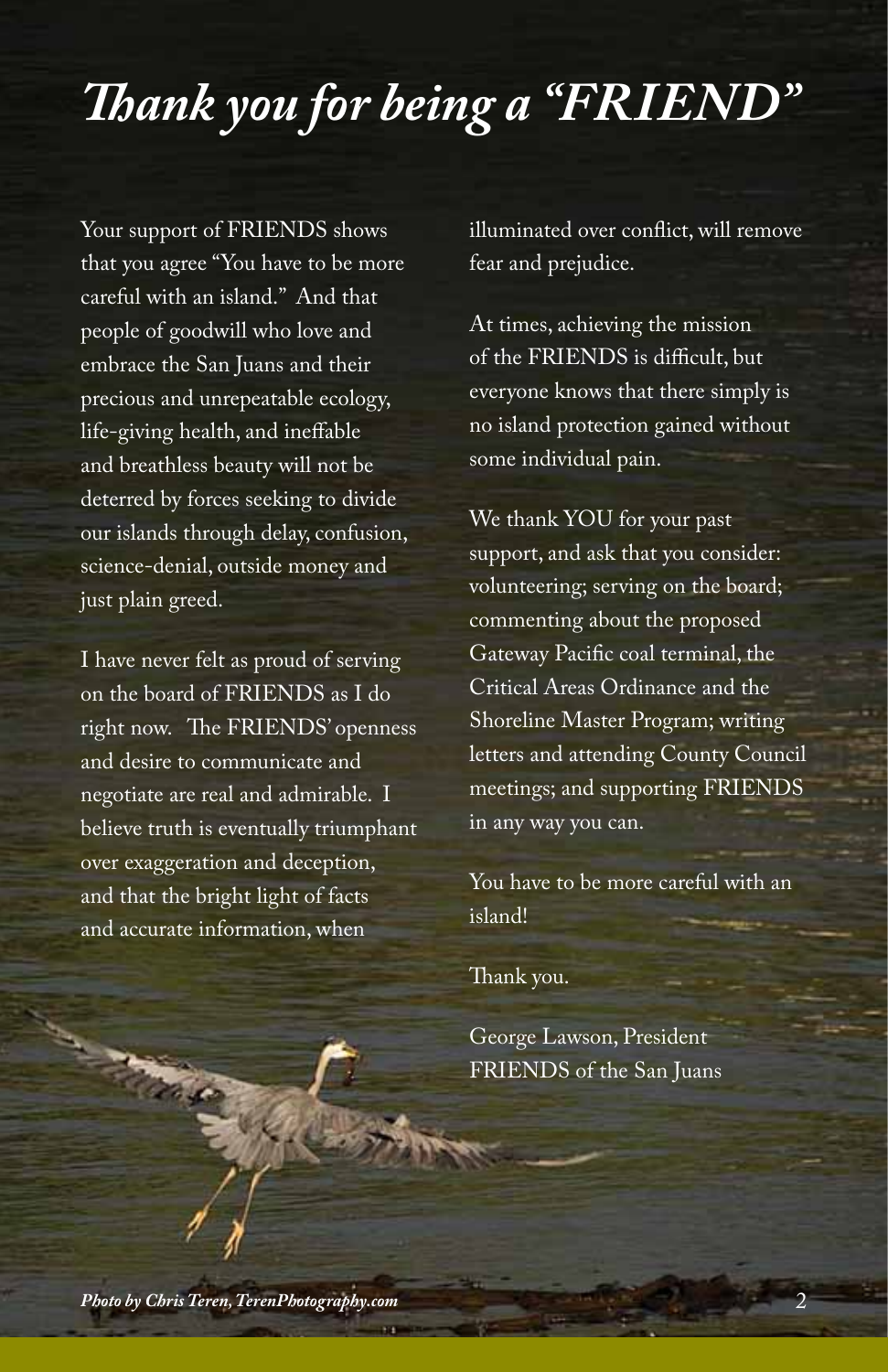## **Mobilizing the Community Against Coal Export in the San Juans**



Mining companies plan to strip mine coal in Montana and Wyoming and transport it by train to Washington and Oregon, where it would be loaded onto massive cargo ships bound for Asia. The Gateway Pacific Terminal (GPT) has been proposed for Cherry Point, near Bellingham, to export 48 million tons of coal a year. Approximately 487 cargo ships of coal would add nearly 1000 vessel trips through our waters each year.

FRIENDS has been mobilizing opposition to GPT since last spring. FRIENDS sponsored lectures on the topic with Dr. Claudia Oakes from Montana State University, Fred Felleman, Northwest Consultant of Friends of the Earth/Wave Consulting, Val Viers of the Sea

Sound Remote Sensing Network and Adam Gaya and Aaron Sanger of ForestEthics. To prepare for the Friday Harbor scoping hearing on November 3, FRIENDS collaborated with local and regional partners including Protect Whatcom and Orcas and Lopez NO COALitions to host comment writing workshops that drew 150 people.

After much ground work, 450 community members came together in the largest gathering in recent San Juan County history for an environmental action. Over 130 people gave oral testimony at the hearing, and many more submitted written comments that will help inform GPT's Environmental Impact Statement (EIS). Tribal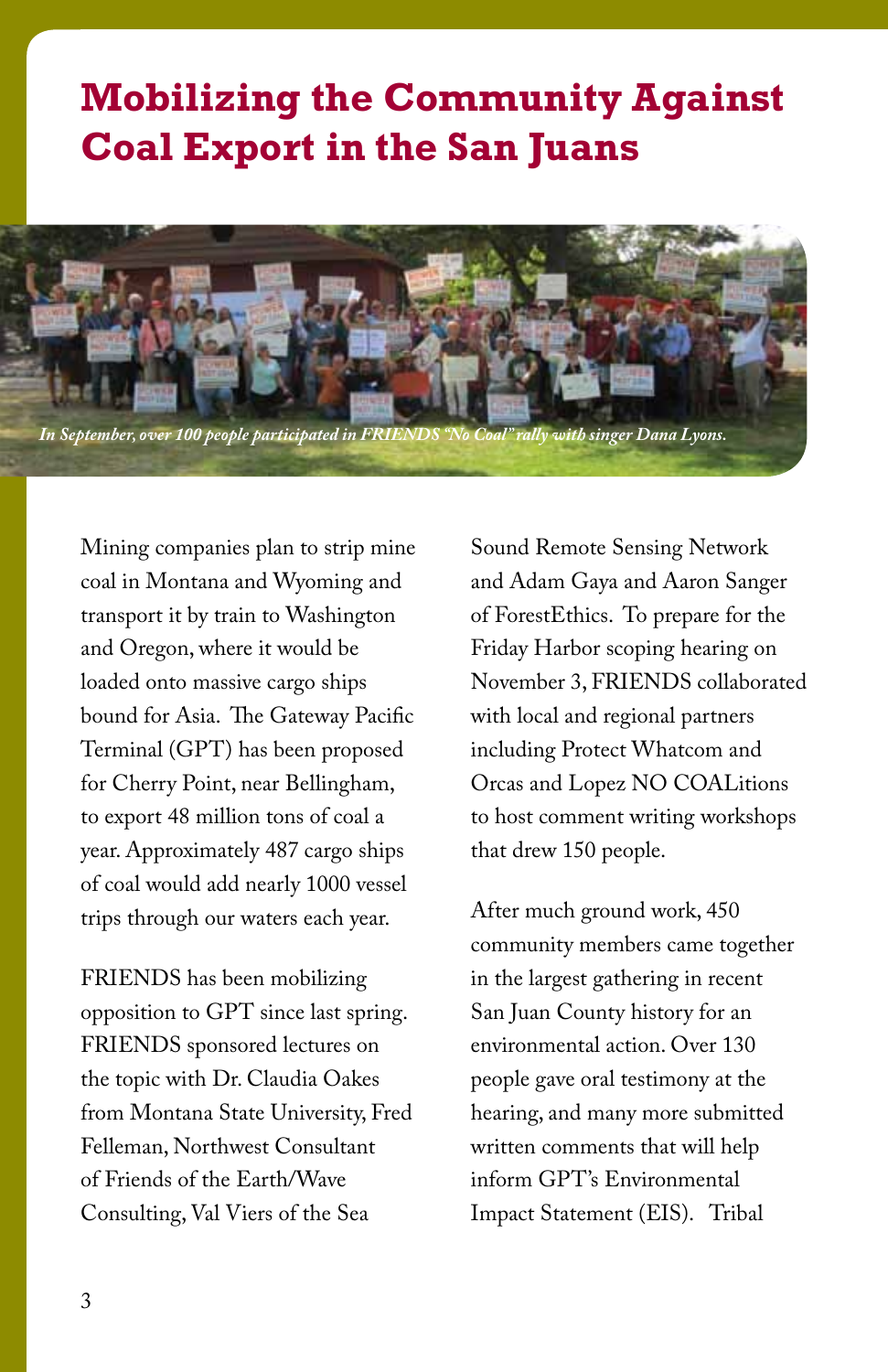representatives, San Juan County Council, FRIENDS, Lopez and Orcas No COALitions, San Juan Island Visitors Bureau, San Juan National Historical Park, as well as commercial fishermen, crabbers, scientists, ship captains, teachers, parents, students, other non-profit organizations, and faith leaders voiced concerns about the proposed coal terminal at Cherry Point.

We have begun the important process of letting decision-makers know that islanders are concerned about boater safety; the health of our orca, fish, birds and other wildlife; the increased risk of a large oil spill; the introduction of invasive species in ballast water; and increases in ocean acidification associated with the carbon dioxide emissions from burning fuel and coal. These issues need to be included in the EIS.

We would like to give a special thank you to the Orcas and Lopez NO COALitions. This has been a true inter-island effort.

The scoping period for GPT is open through January 21, 2013. Please visit FRIENDS' website (www. sanjuans.org) or contact our office for information about how to draft and submit comments.



*Val Viers commented that impacts from vessel noise must be included in the EIS. Hands are raised in silent support. Photo by Paul Anderson*



*Three women use songs to make their comments on the proposed coal terminal. Photo by Paul Anderson*

*Izzy Pikting Cheung a Spring Street International School student from China spoke passionately and movingly about the bleak reality of environmental destruction brought about by coal in her native land. Photo by Paul Anderson*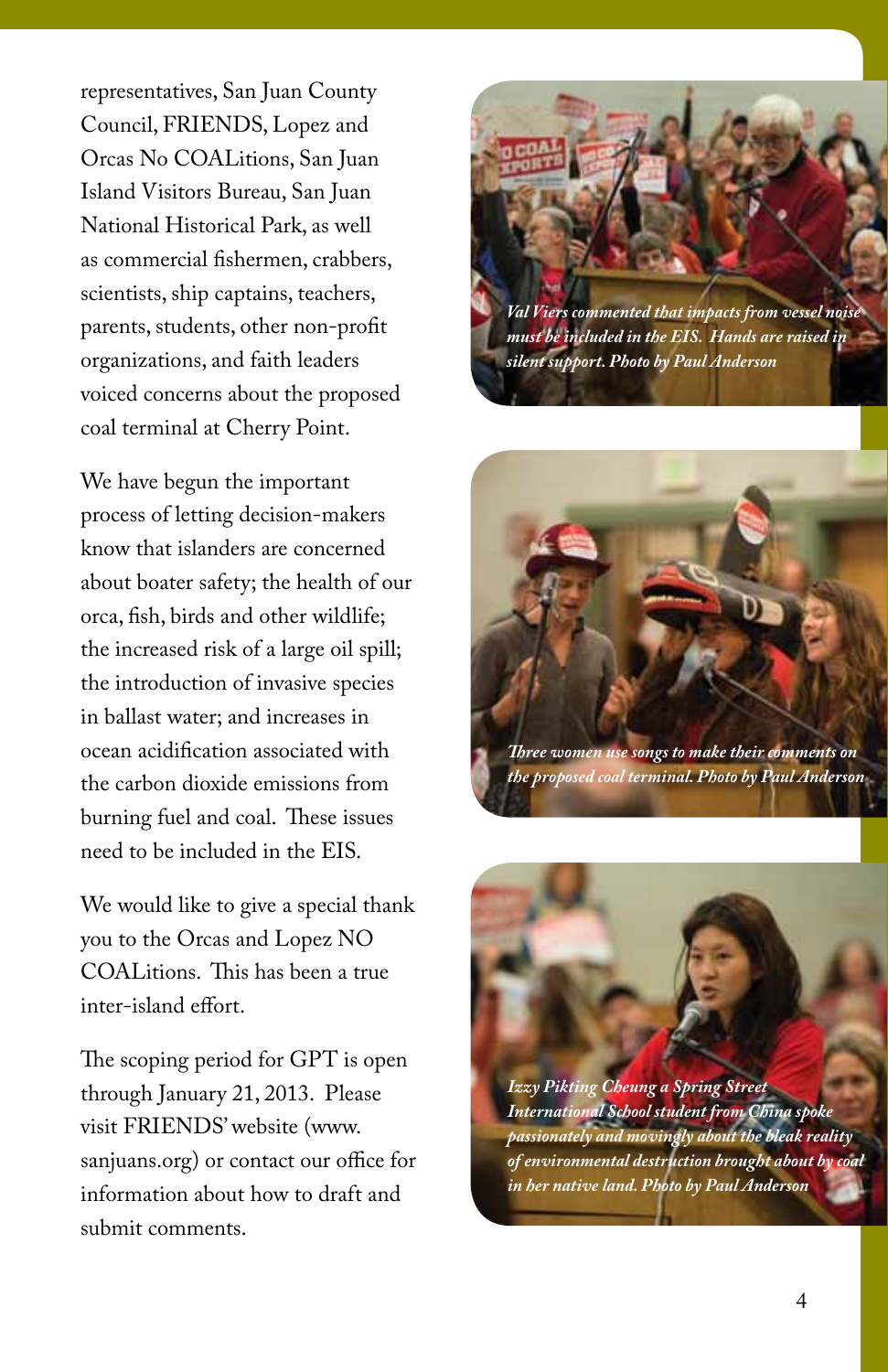In 2012, FRIENDS' science programs continued to focus on **restoring priority shoreline habitats, protecting species and preserving natural geologic processes. Our work included habitat enhancement, voluntary protection and stewardship, and research with public and private partners.**

#### **Habitat Protection**

#### **Neighborhood Salmon Easements**

FRIENDS has partnered with the San Juan Preservation Trust to develop a voluntary neighborhood conservation easement program to protect high quality shoreline habitat and habitat forming processes that are important to salmon and salmon prey (forage fish and insects). This effort recognizes that important natural habitats and processes, like pocket beaches, feeder bluffs or erosion zones, can extend across several shoreline parcels and thus seeks to protect them at a neighborhood scale.

The neighborhood salmon easement program is focusing efforts in three priority regions of the county including Waldron Island, NW Orcas Island and S. Lopez Island. We are researching and developing shoreline habitat and process-

specific conservation language and mechanisms that facilitate multilandowner participation as well as reaching out to communities, neighborhoods and individuals with site visits. For more information on this project, contact Tina Whitman at FRIENDS or Debby Clausen with the San Juan Preservation Trust.

#### **Eelgrass Habitat Protection**

FRIENDS recently completed an innovative pilot project that provided technical and cost-share support to mooring buoy owners who wanted to reduce the impacts of their buoy on eelgrass habitat. Actions included relocation of buoys outside of eelgrass growing zones, upgrading of existing systems, and, in a few cases, removal of unwanted buoys and floats. Thank you to all the public and private buoy owners who participated, as well as to our commercial buoy installer partners, R & R Moorings on Lopez, and Baja Boat Works on Orcas.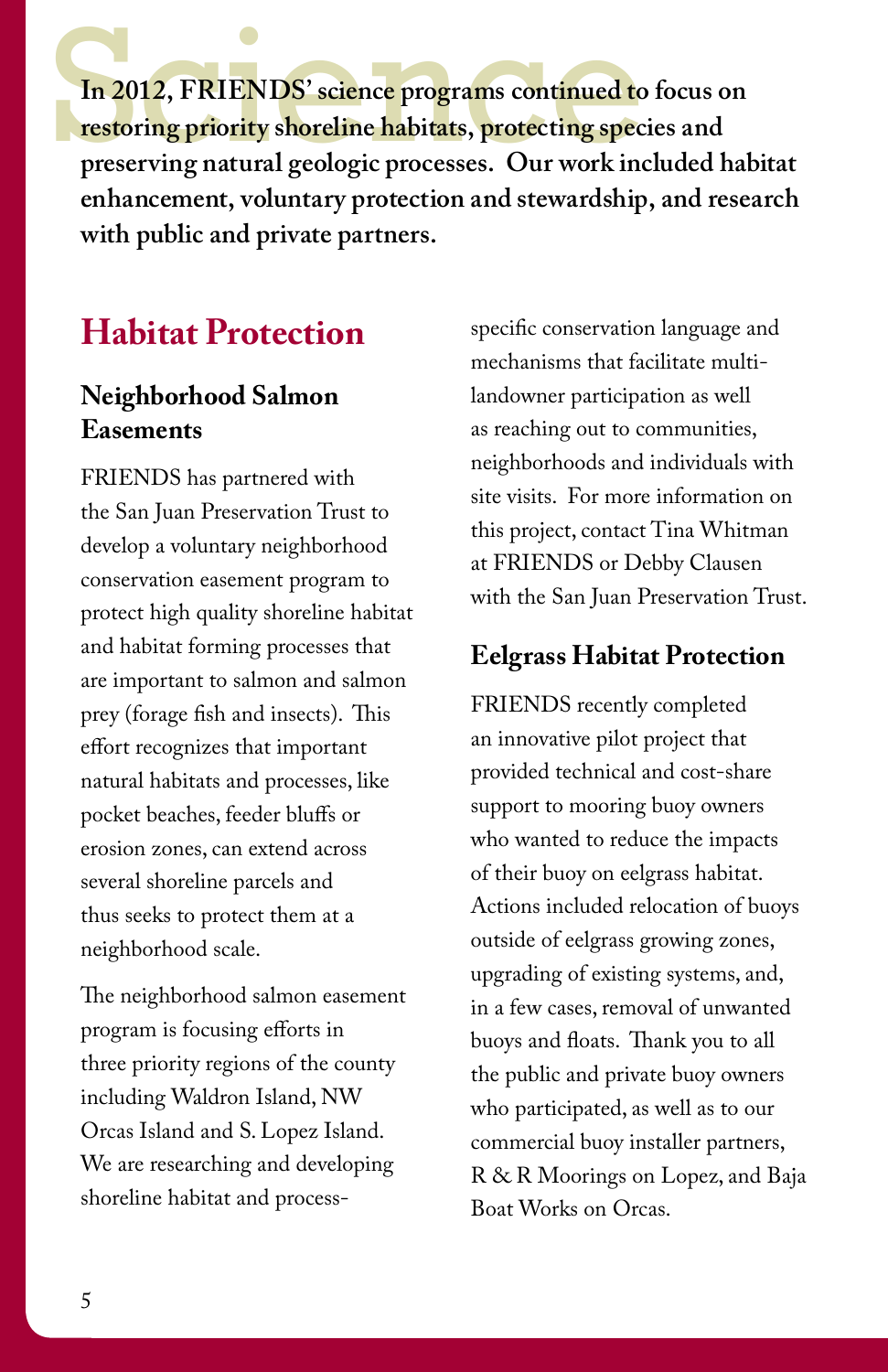### **Habitat Restoration**

#### **Project Design and Implementation**

FRIENDS continues to identify, cultivate and implement shoreline habitat restoration projects with interested public and private landowners and has multiple projects in varying stages of development. On Blakely Island, FRIENDS is working to remove fill associated with an unnecessary log handling derelict structure and restore a surf smelt spawning beach. On Brown Island, two private landowners are having preliminary designs completed to remove unnecessary shoreline armoring and restore a small feeder bluff. On Lopez and Shaw Islands, FRIENDS and partner Coastal Geologic Services are studying nearshore wetlands and coastal lagoons to determine the best options for restoring their

health. Countywide, FRIENDS is partnering with WA Dept. of Natural Resources to remove toxic creosote pilings.

#### **Technical Site Visits**

FRIENDS partnered with the San Juan Islands Conservation District and licensed engineering geologist Jim Johannessen of Coastal Geologic Services to conduct site visits with shoreline property owners and homeowners associations. The program provided landowners with maps and information about the natural resources around their property, along with onsite technical support to address their questions and concerns. Attendees asked about erosion control, vegetation management, and water quality/ quantity while exploring potential restoration or long-term protection opportunities.

> 8 *to property owners on Waldron.Expert technical assistance provided*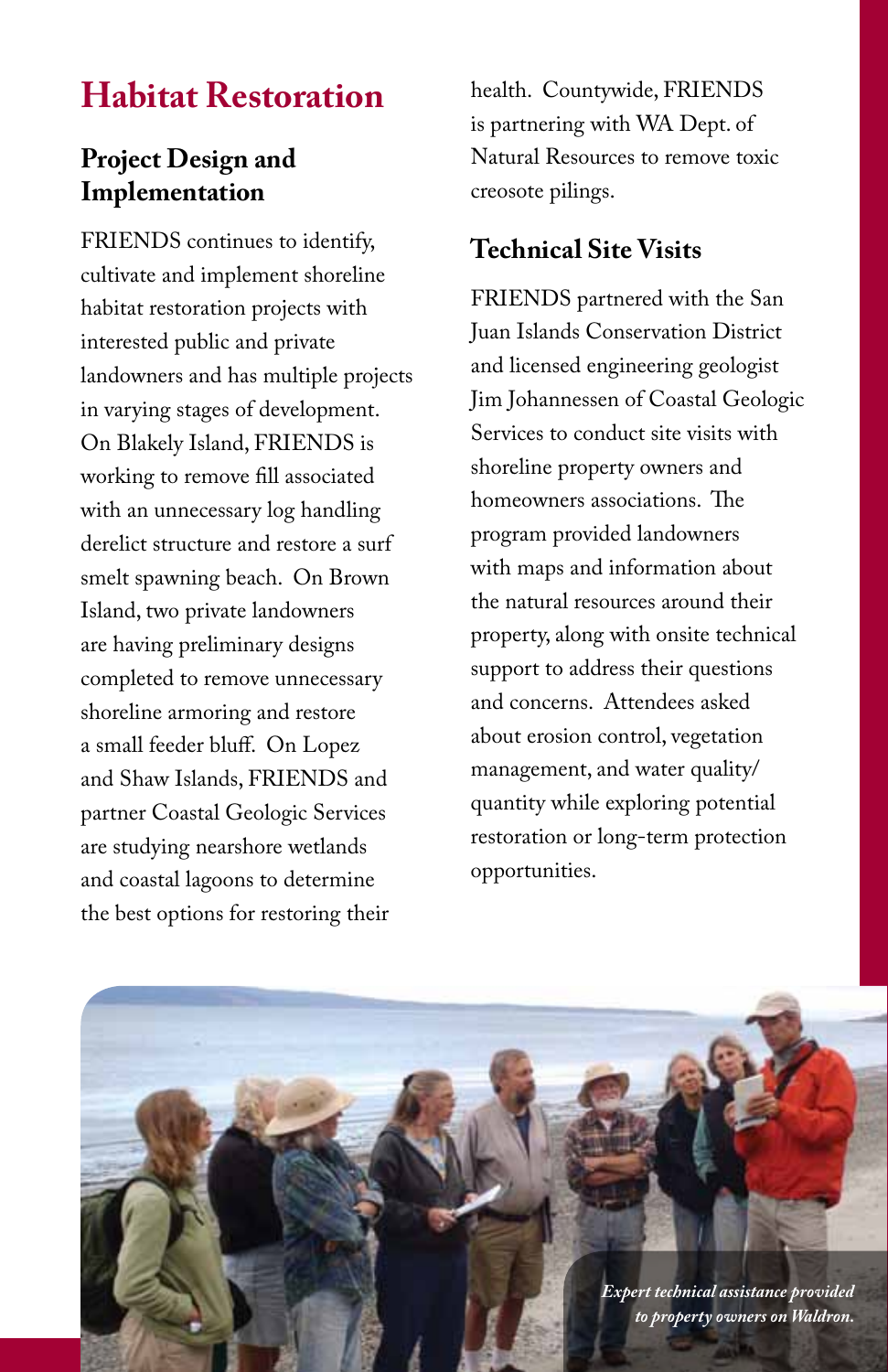#### **Strategic Salmon Recovery**

FRIENDS received a 2012 Puget Sound Champion Award from the Puget Sound Partnership for our lead role in the recently completed "Pulling It All Together" Strategic Salmon Recovery Planning Project for San Juan County. The project compiled and analyzed over ten years of nearshore habitat data to identify top restoration and protection actions. Partners included Coastal Geologic Services, Anchor QEA, the Lead Entity for Salmon Recovery and over 25 local and regional technical experts. Project results will guide local salmon recovery efforts and inform planning processes including the Puget Sound Chinook Salmon Recovery Plan and the Shoreline Master Program Update.

# Shoreline Research<br>Strategic Salmon Recovery<br>Shoreline modifications **Sea Level Rise and Cumulative Effects**

Shoreline modifications, including bulkheads, threaten the long-term health of our marine ecosystems by impacting priority habitats and interfering with coastal processes. In San Juan County, more than 20 miles of local beaches are already armored, representing over 22% of the county's sand and gravel beaches, and this distance grows every year. Beach alterations reduce areas for forage fish to reproduce, and these food web impacts mean less food for Southern Resident Orcas, Marbled Murrelet seabirds, Steller sea lions, and Chinook salmon. Armored shores also "squeeze" shore habitats between the armoring and rising sea levels.

This year, FRIENDS received a competitive grant through the National Estuary Program to expand our research on threatened beach

> habitats and to improve the effectiveness of protection efforts. Project elements include new erosion rate and sea level rise models and maps,

*From L to R: Stephanie Buffum Field, Tina Whitman, Sally Hawkins from FRIENDS and Tony Wright, Director of the Puget Sound Partnership.*



*received a Puget Sound Champion Award.*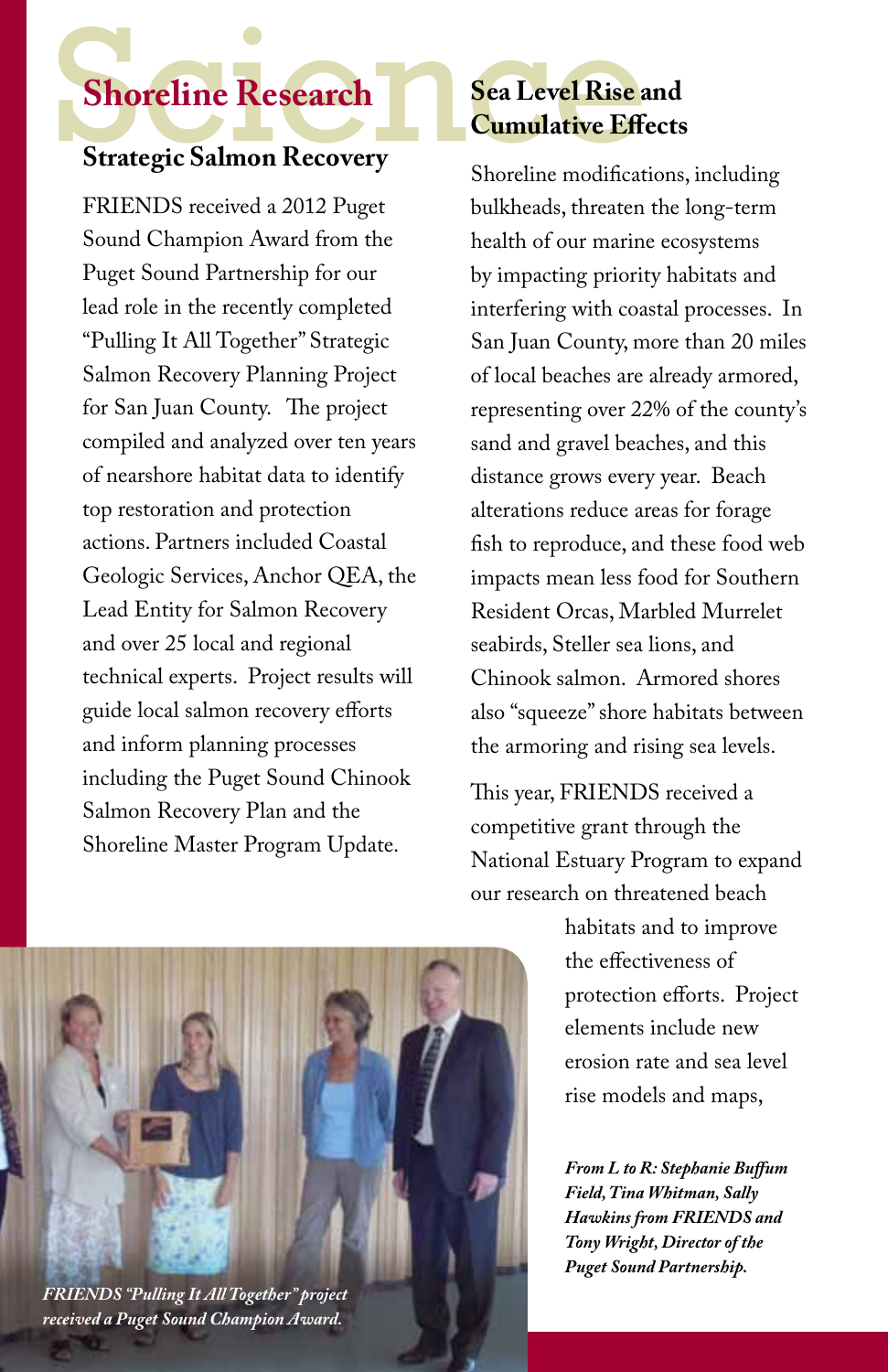*Over 10 years ago FRIENDS led the "great egg hunt" throughout the islands, identifying 39 new forage fish spawning beaches. Next year, FRIENDS will conduct additional surveys for eggs.*

forage fish spawn studies, and an assessment of the cumulative impacts of shoreline modifications on local beaches. Preliminary findings of the tidal elevation of spawn study indicate that the majority of surf smelt eggs are incubating above mean higher high water and are thus even more vulnerable to the impacts of armoring than previously believed.

FRIENDS' beach protection work also includes a review of existing policies and the identification of management recommendations that reduce risks to shoreline habitat, private property and public infrastructure from the threats of incremental development and sea level rise. A technical team of local, regional and tribal experts are guiding this project and will aid in the application of results at the local and regional scale.

#### **Forage Fish Spawning Habitat Research**

A decade ago, FRIENDS completed county-wide surveys of the sand and gravel beaches used for egg incubation and spawning by two forage fish species--surf smelt and Pacific sand lance. Many of you supported that work by providing access to your beach or as a trained volunteer who helped us identify spawning at 50 sites; 39 of which were newly documented!

While the surveys completed over 10 years ago are invaluable, and results have been applied to multiple protection and restoration projects, there are still many potential spawning beaches that have not been fully surveyed. FRIENDS will be conducting additional forage fish spawn surveys starting in early 2013. Please give us a call to get involved!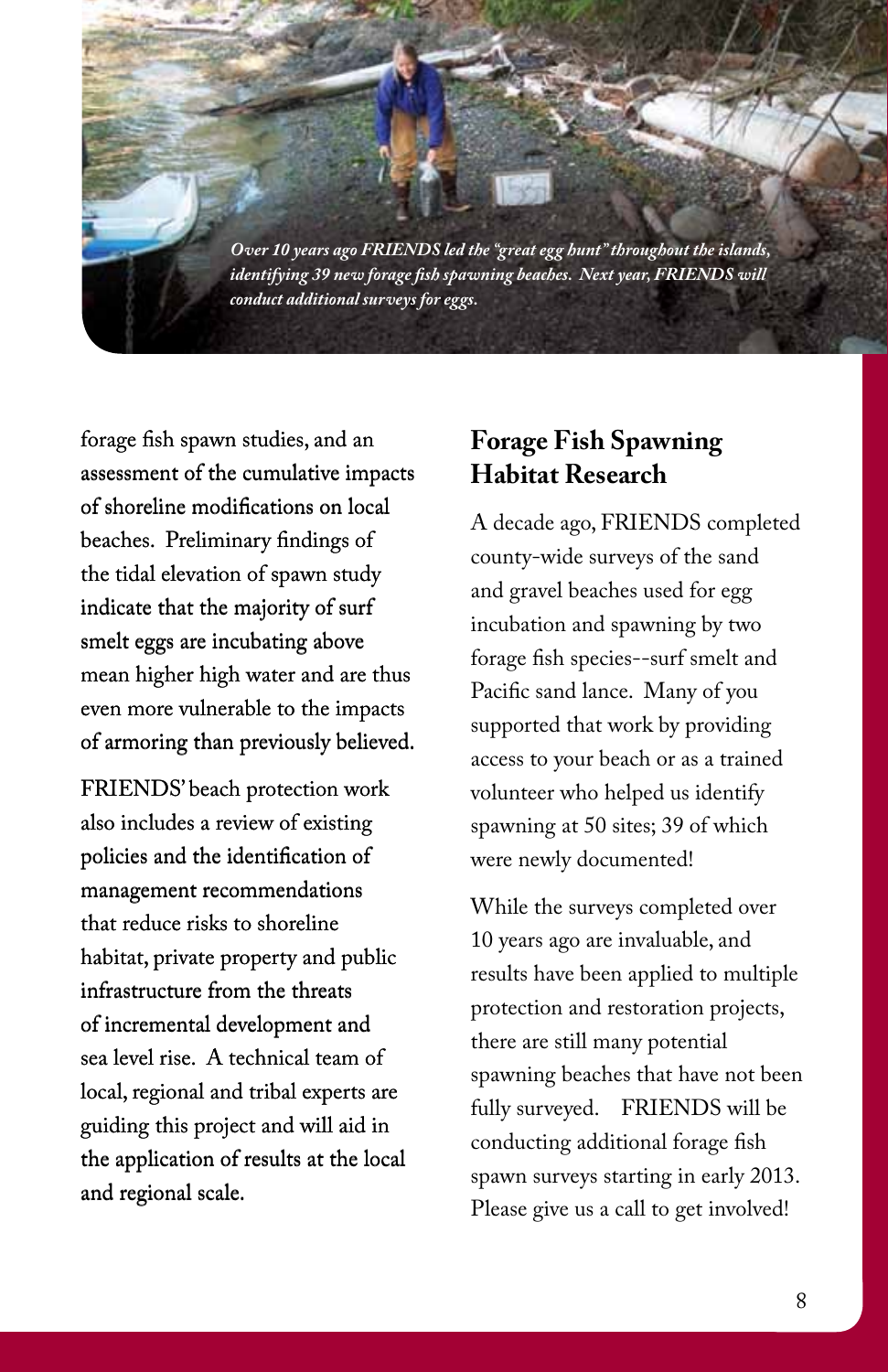In San Juan County, protecting the 410 miles of shoreline is<br>everyone's responsibility. FRIENDS' outreach seeks to inform<br>our community's 16,000 residents and 700,000 annual visitors **In San Juan County, protecting the 410 miles of shoreline is everyone's responsibility. FRIENDS' outreach seeks to inform our community's 16,000 residents and 700,000 annual visitors about the economic and environmental importance of our living shorelines and our islands' natural areas.**



#### **At the Water's Edge Talks**

In 2012, FRIENDS worked with the Stewardship Network to bring regional experts to Orcas, San Juan, and Lopez islands for free lectures to expand our community's knowledge about our shorelines. The first lecture provided a glimpse into the world of underwater photography, highlighting what lies beneath the surface of the Salish Sea. The next talk focused on local oceanographic conditions and the probability for arrival of Japanese tsunami debris. In

Sept., a panel of experts spoke about the marine impacts of coal and tar sands ships in our waters. The most recent talk identified where and how salmon use our nearshore waters. Stay tuned for more talks in 2013.

#### **Wetlands & You Workshops**

FRIENDS led informative Wetlands Workshops throughout the county to help inform the Critical Areas Ordinance (CAO) process. Our panel of experts included a builder, a farmer, a wetlands biologist, and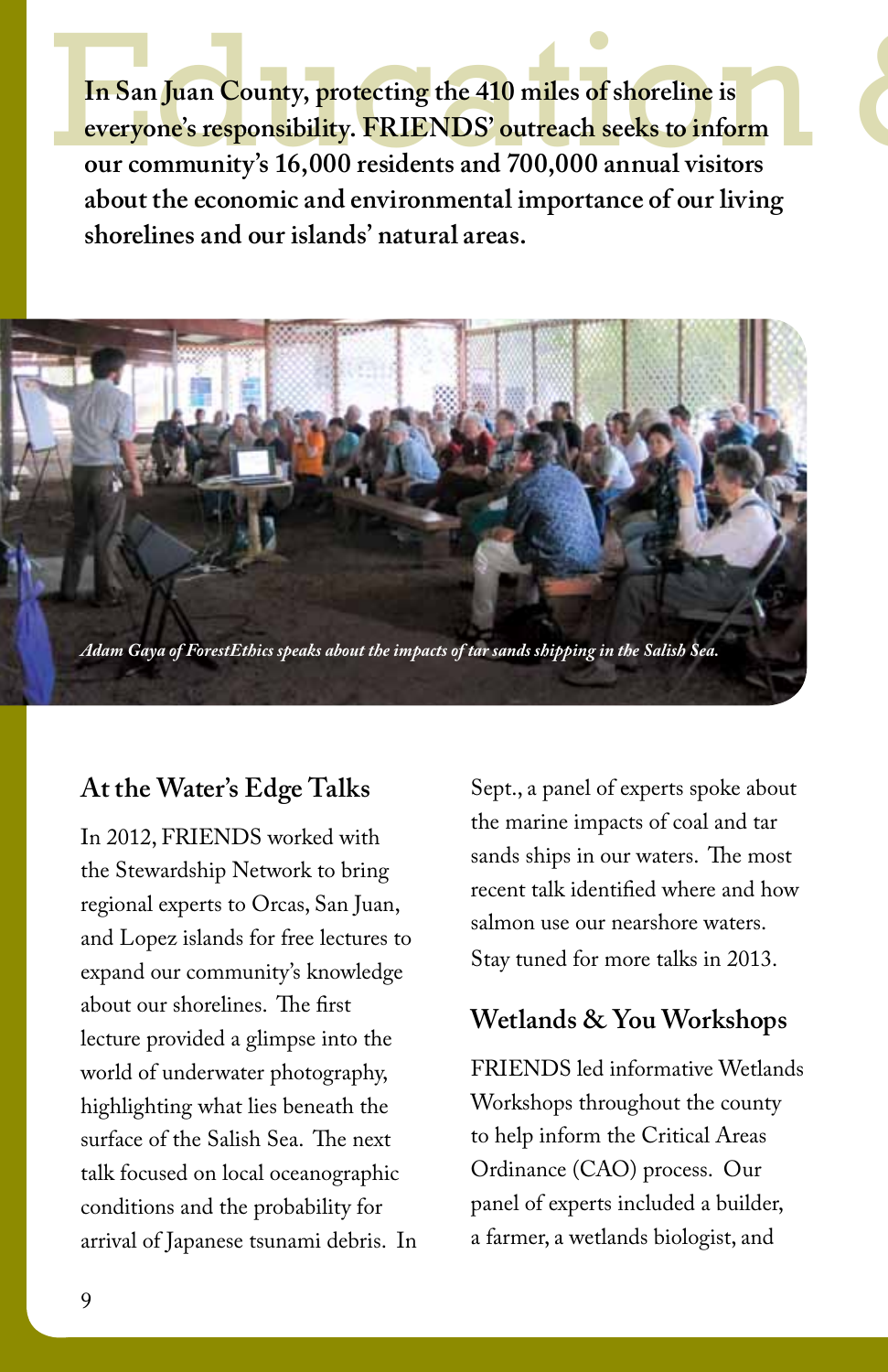a land use lawyer. Local citizens<br>learned about the role of wetlands<br>and wetland species, building<br>stop-overs on San Juan and Lopez a land use lawyer. Local citizens learned about the role of wetlands and wetland species, building setbacks, farming and application of the CAO to the built environment.

#### **Community Involvement**

FRIENDS' staff serve on the Northwest Straits Commission, the San Juan County (SJC) Marine Resources Committee, SJC Water Resources Management Committee, San Juan Islands Scenic Byway Committee, Safe Shipping Alliance of the Salish Sea, San Juan Initiative, and the SJC Action Agenda Oversight Group.

#### **Regional Conferences and Local Enrichment**

FRIENDS' staff presented our work at the National Fisheries Society Annual Conference, the Salish Sea Ecosystem Conference, the Dept. of Ecology Shoreline Manager's Training, and the Marine Manager's Workshop. Locally, FRIENDS shared our environmental knowledge with Spring Street International School students, students participating in the Friday Harbor Labs Beach Seine, and with Leadership San Juans.

#### **Canoe Journey**

FRIENDS coordinated island stop-overs on San Juan and Lopez for tribal canoes traveling from the Heiltsuk Nation in Bella Bella to Squaxin Island near Olympia, WA. Since 2003, FRIENDS has coordinated stop-overs in the San Juans to support tribes traveling through their traditional territory.

*Thank you to the many volunteers who provided their time and resources to make this event a success: Liz Illg, Jeanetta Accosta, David Hoopes, Nancy DeVaux, Steve and Joann Ashlock, Lee Brooks, Karrie Cooper, Michelle Lyons, Barbara Marrett, Bill Watson, Marty and Paul Ahart, Robin Jacobson, Tom and Sally Reeves, Kevin Carlton, Brett Snow, Angel Michaels, San Juan Pasta Company, Soroptimists, San Juan Visitors Bureau, San Juan County Parks and Fairgrounds, Roche Harbor and the Port of Friday Harbor.* 

> 124 *Journey helps forge new relationships like Maxwell from Bella Bella says goodbye to his new friend Maxwell from Shaw. The Canoe this one.*

 $\mathbf{D}_{\mathbf{C}ep}$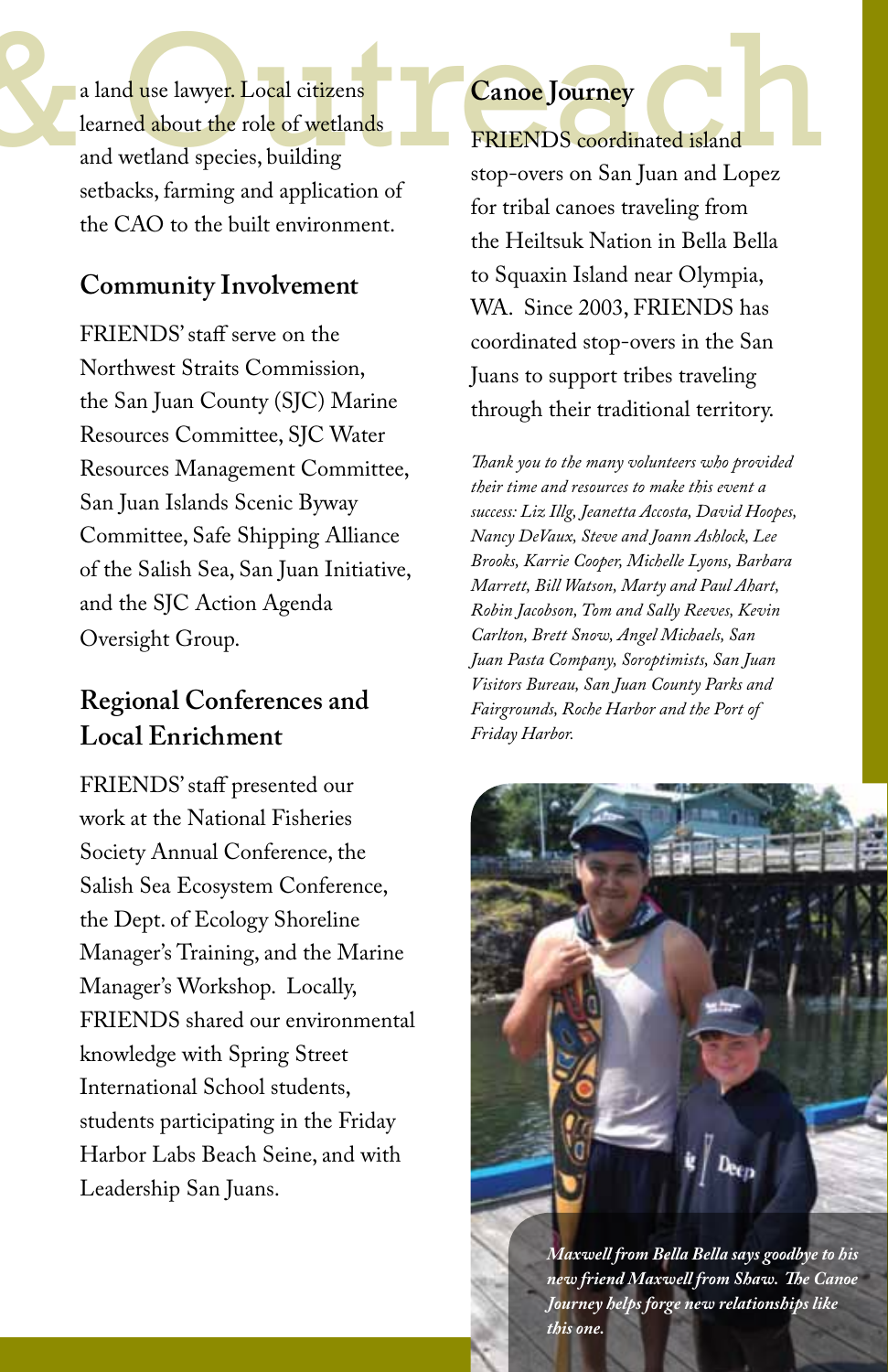In 2012, FRIENDS advocated for island-scale development<br>consistent with our rural neighborhoods and natural inhabitants<br>While much of FRIENDS' work is designed to improve local **consistent with our rural neighborhoods and natural inhabitants. ecosystem health, FRIENDS' advocacy seeks to ensure that county-wide environmental policies and site-specific projects protect the San Juans' remaining natural abundance. For this work, FRIENDS advocates on the land, by the sea, and everywhere in-between.**

### **On the LAND:**

#### **Urging Review of impacts from 100-Site Campground**

During the summer of 2012, legal intern Juan Bacigalupi led FRIENDS' request that the County fully evaluate a 100-site lakefront campground on San Juan Island before issuing a Conditional Use Permit. The campground would be the largest on San Juan Island and only 17 spaces smaller than the combined Cascade Lake

campgrounds at Moran State Park. FRIENDS asked the County to analyze the potential impact of 200- 300 daily visitors on the surrounding water quality and habitat, potable water for both campers and neighbors, and air quality and noise levels. FRIENDS strongly supports recreational opportunities at an island-scale, including increased camping opportunities, but was disappointed to learn that the County approved the Conditional Use Permit without first evaluating all of its natural and neighborhood impacts.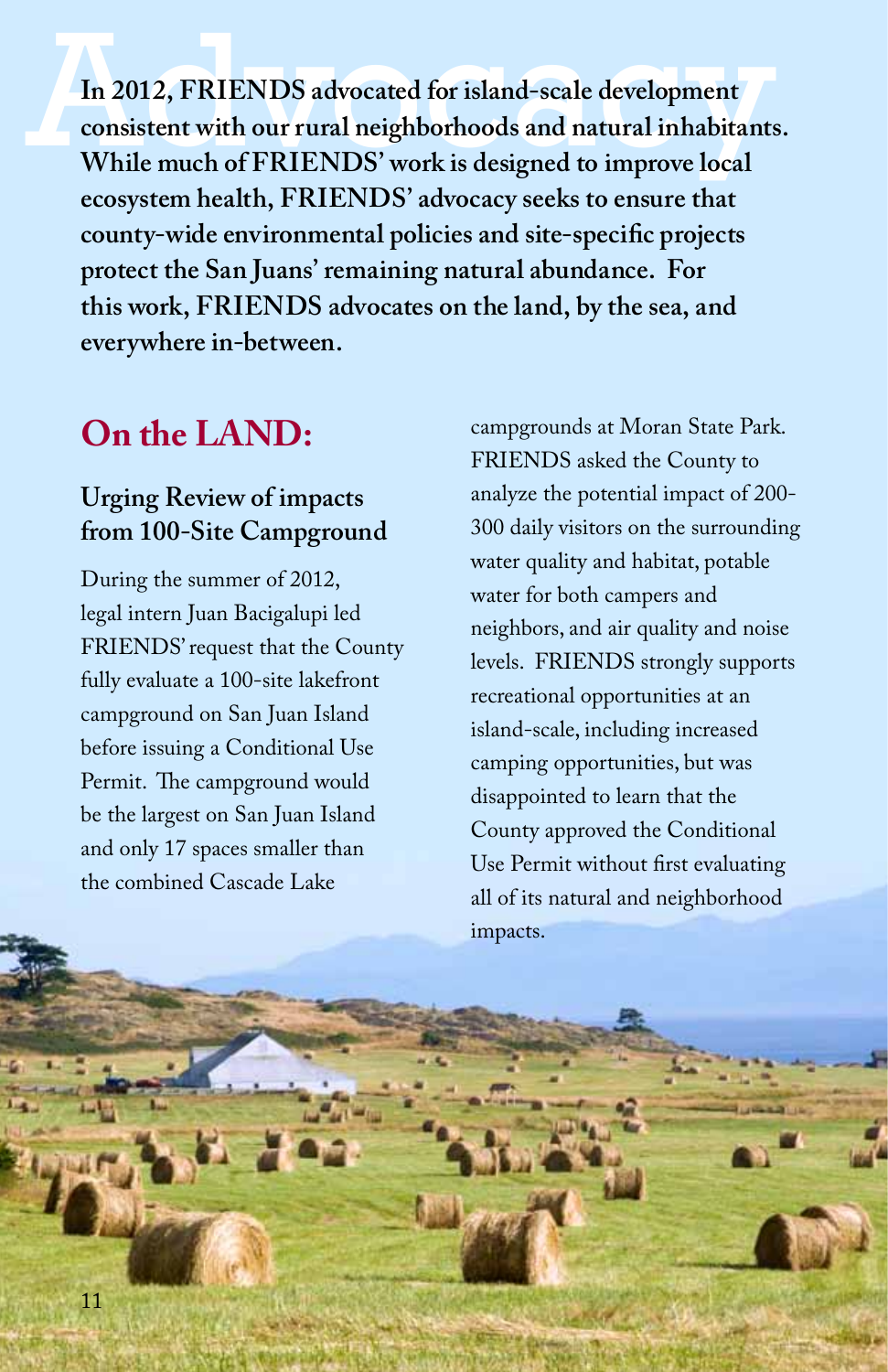# **Safeguarding a Neighborhood**<br>**from a Salvage Yard**<br>Last winter, FRIENDS and **from a Salvage Yard**

Last winter, FRIENDS and neighbors of a proposed salvage and wrecking facility convinced the San Juan County hearing examiner to deny the application for industrial activity in a residential neighborhood on San Juan Island. The application sought an after-the-fact conditional use permit for activities on rural farm forest land that included active salvage of metals from such items as automobiles, trailers, bicycles, appliances, machinery, and boat & small equipment engines. The hearing examiner denied the permit because it proposed salvage activities that are prohibited on rural farm forest lands and because the loud noise and aesthetic impacts were incompatible with the residential surroundings.

#### **Promoting Sustainable Aquifer Use**

In the fall of 2012, FRIENDS joined organizations across the state in an amicus brief that asks the state Supreme Court to direct the WA Dep't of Ecology to assure communities that proposals for increased groundwater use are sustainable. While the case focuses on withdrawal of groundwater for an expanded golf course in Pullman, the legal doctrine could apply statewide.

#### **Battling Plastic**

In spring 2012, FRIENDS led efforts to coordinate public support from grocers and citizens to eliminate single-use plastic bags (excluding produce bags) in San Juan County. We look forward to continuing this effort in 2013.

12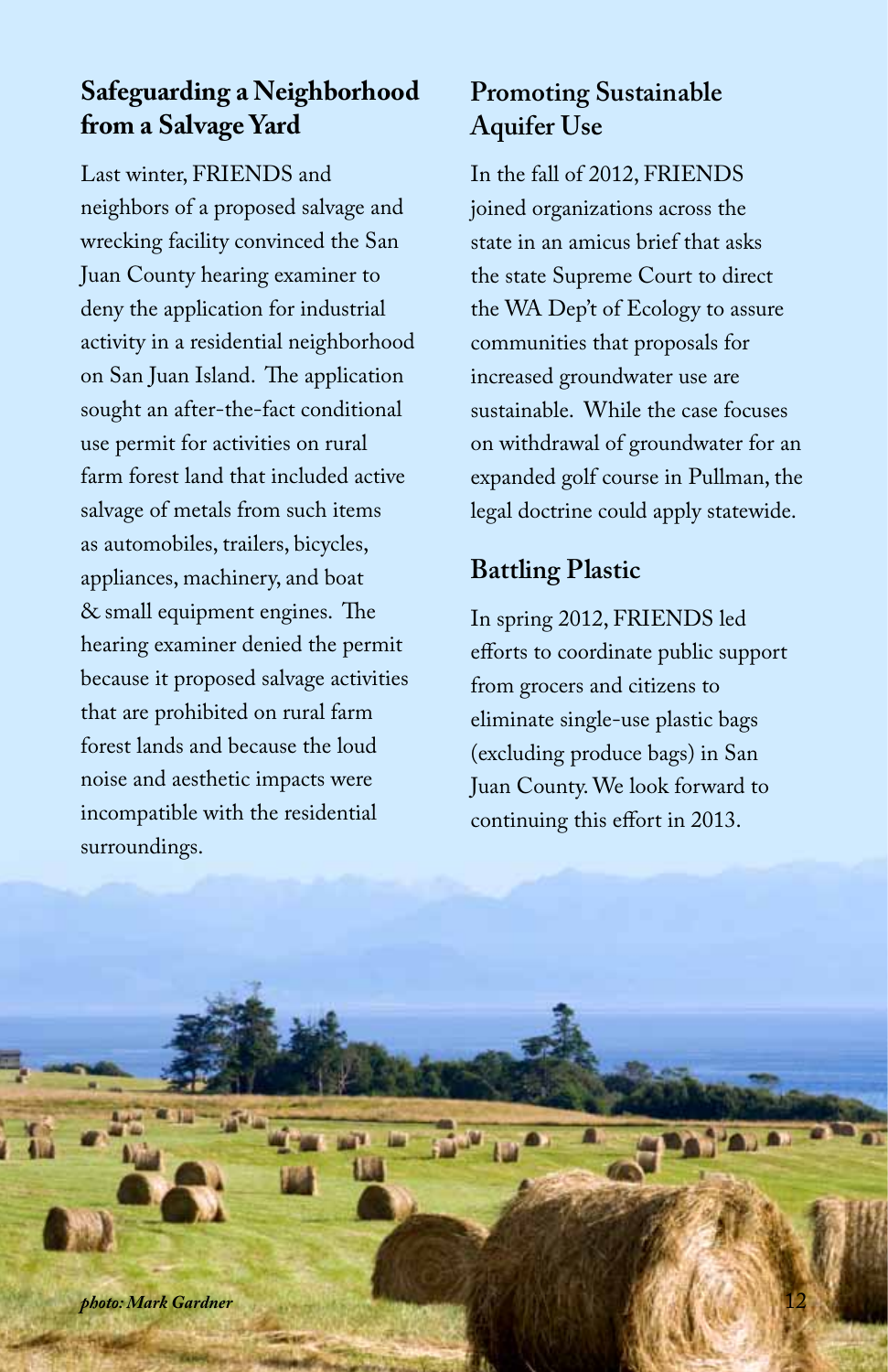# **By the SEA:**

#### **FRIENDS Asks Navy to Avoid Harm to Whales**

In January 2012, FRIENDS joined other conservation and Tribal groups to challenge the National Marine Fisheries Service's (NMFS) unconditional approval of increased U.S. Navy warfare activities in endangered orca habitat. The training activities include anti-submarine warfare exercises using tracking aircraft and sonar, surface-to-air gunnery missile exercises, air-tosurface bombing exercises, sink exercises, and extensive testing for new weapons systems.

The lawsuit asks for NMFS to establish some common sense protections for marine species in the California-sized northwest training range, including limiting activities in the Olympic Coast National Marine Sanctuary and avoiding other areas when likely to cause the most harm.

Instead of time and location limitations, NMFS allowed the expansion in reliance upon the Navy's visual detection methods, which can miss anywhere from 25-95% of the marine mammals in an area.

By the SEA:<br>
FRIENDS Asks Navy to<br>
Addressing Oil Spills<br>
In October 2012, FRIENDS<br>
submitted comments on the State Oi In October 2012, FRIENDS submitted comments on the State Oil Spill Contingency Plan, requesting stronger protections for San Juan County as a staging area. FRIENDS also partnered with island leaders and regional and national organizations to coordinate countywide opposition against the Gateway Pacific Terminal Coal Port in Bellingham, WA, which could increase the risk of oil spills by adding up to nearly 1,000 new vessels to our waters.

#### **Supporting Small Fish**

In July 2012, Board President George Lawson testified to the Pacific Fisheries Management Council to increase efforts to preserve forage fish by including them in ecosystem management plans and to ensure no new fisheries are allowed for forage species without adequate scientific review. FRIENDS continues to track and provide comment on this important regional process with the goal of improving the overall health of marine food webs.



*J2 "Granny" swimming along the shoreline at Lime Kiln State Park. Photo by Chris Teren*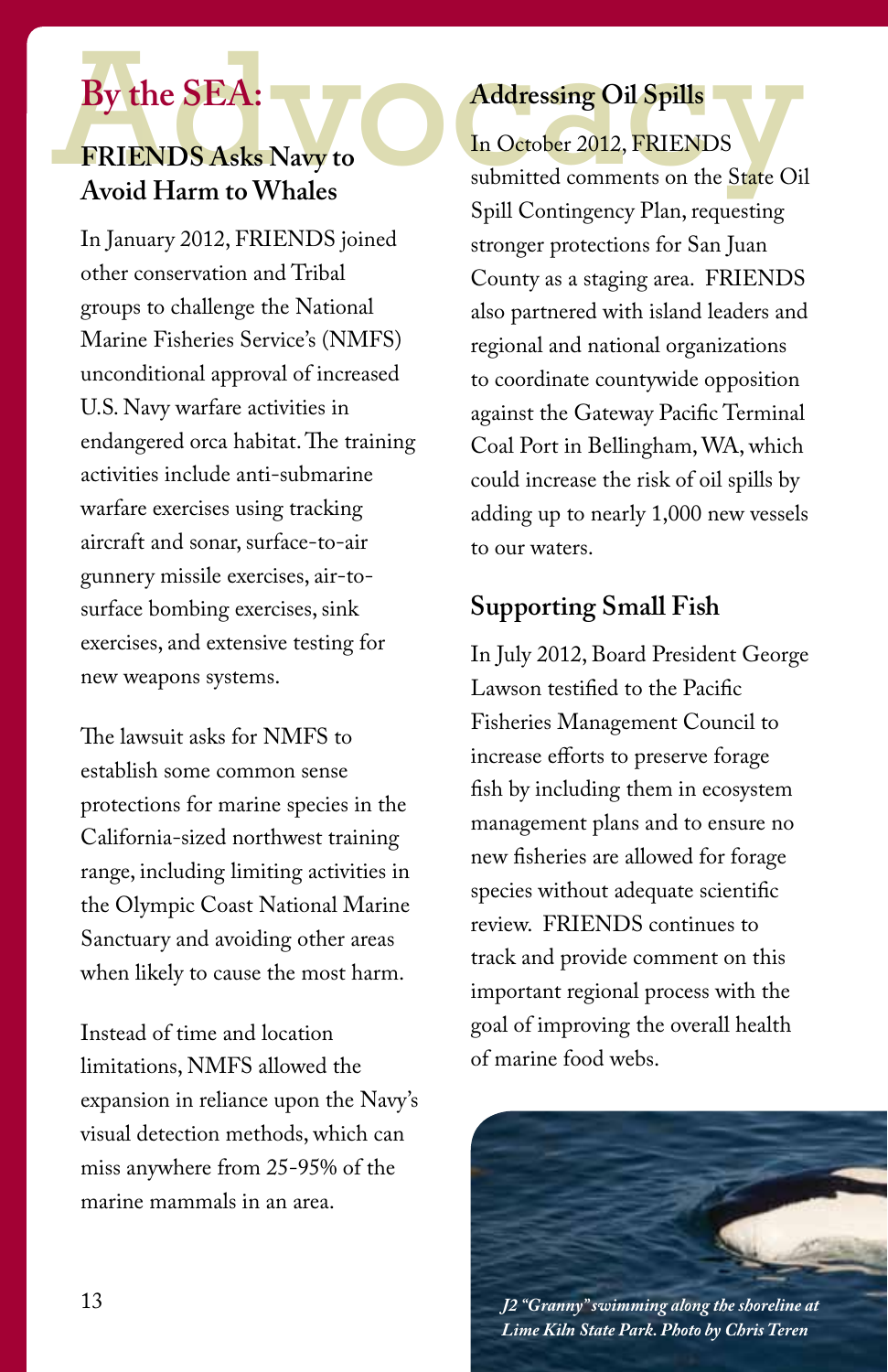### **Everywhere In-between:**

#### **Protecting Critical Areas for People and Nature**

2012 saw substantial progress on the Critical Areas Ordinance ("CAO") Update as San Juan County completed draft final provisions for geologically hazardous areas, frequently flooded areas, wetlands, fish and wildlife habitat, and general provisions that guide all development in all critical areas. During this process, FRIENDS analyzed thousands of pages of scientific literature and offered nearly 100 pages of comments in an effort to ensure that the CAO update protects our most fragile and productive flora and fauna.

As the CAO process has crept forward, however, local officials have rejected the courts' direction that "the land speaks first," and have drafted an ordinance that will not adequately protect people or critical species and habitats. For example, the



County has more than doubled the number of exemptions for activities in wetlands and fish and wildlife habitat conservation areas, including such proposals as new farming in wetlands and septic tanks in streams. While some exemptions from CAO protections may be reasonable, significantly expanding the number of exemptions without any oversight of those activities or evaluation of future impacts is not.

Like the San Juan County Marine Resources Committee, FRIENDS is concerned that the entire approach relies much too heavily on mitigation, which is expensive, a serious challenge for implementation, and often extremely limited in its effectiveness.

As the County adopts its final CAO, FRIENDS continues to encourage its revision to preserve the San Juans' natural beauty and richness for all in our community and for future generations. If the final ordinance significantly increases complexity and cost, while at the same time reducing protections for critical areas, FRIENDS will consider an appeal to the Growth Management Hearings Board.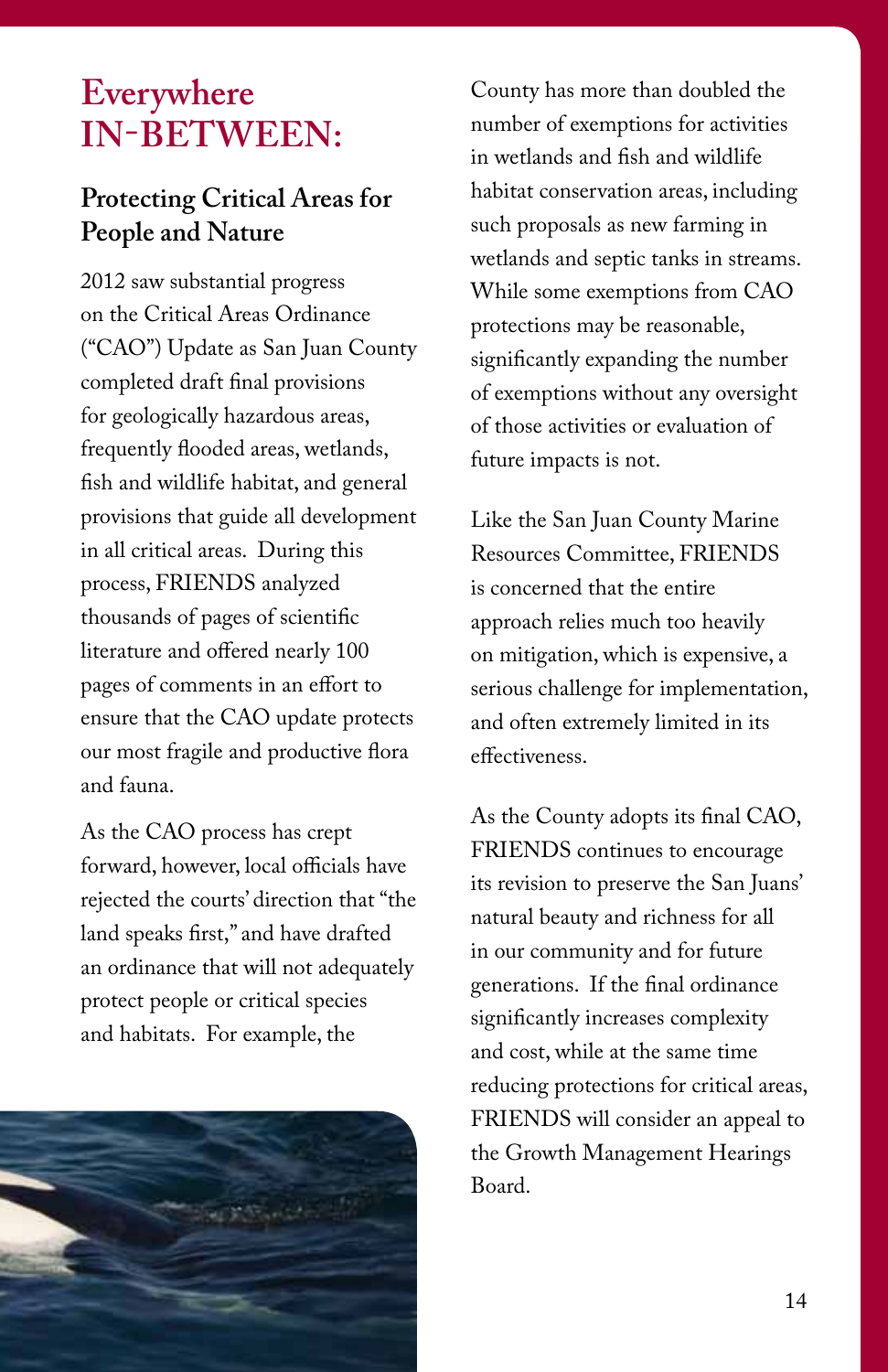This year, FRIENDS played a critical role to ensure that San Juan County's Shoreline Master Program (SMP) Update incorporated local data about species and processes, such as salmon and sediment supply, and that it evaluated impacts to those ecosystem elements. FRIENDS also encouraged the County to address sea level rise impacts when locating new development, such as roads, houses, or emergency facilities. FRIENDS provided data, reviewed reports like the Inventory and Characterization that documented current conditions, and continues to participate in this important process that will set the stage for how shorelines are developed into the future. The Shoreline Management Act directive is to protect and restore shoreline ecosystems and FRIENDS is working for an SMP that does that.

So far, the County has proposed to continue to allow new impacts including docks in critical eelgrass habitat and bulkheads on surf smelt spawning beaches, even for new development. FRIENDS will

Shoreline Master Program<br>
This year, FRIENDS played a critical<br>
role to ensure that San Juan County's<br>
and Characterization report and the development of new regulations, a continue to demand a technically credible approach for the Inventory and Characterization report and the development of new regulations, and will advocate for the fish that have no voice in the process, as well as those of us who believe in vibrant, healthy shorelines. If you share our concerns about the long term direction of shoreline development in our county, we encourage you to learn more and to get involved in the SMP update in early 2013.

#### **Preserving Special Lands**

FRIENDS supported local efforts to designate San Juan County's Bureau of Land Management lands as a National Conservation Area. We testified to the County Council and to Secretary of the Interior Ken Salazar about the benefits of permanent protections for the 1,000 acres of lighthouses, habitat, and recreational lands enjoyed by islanders and visitors alike. FRIENDS also kept our membership informed of opportunities to provide input in the process and shared information on salmon recovery priorities in the San Juans with national land managers and decision makers.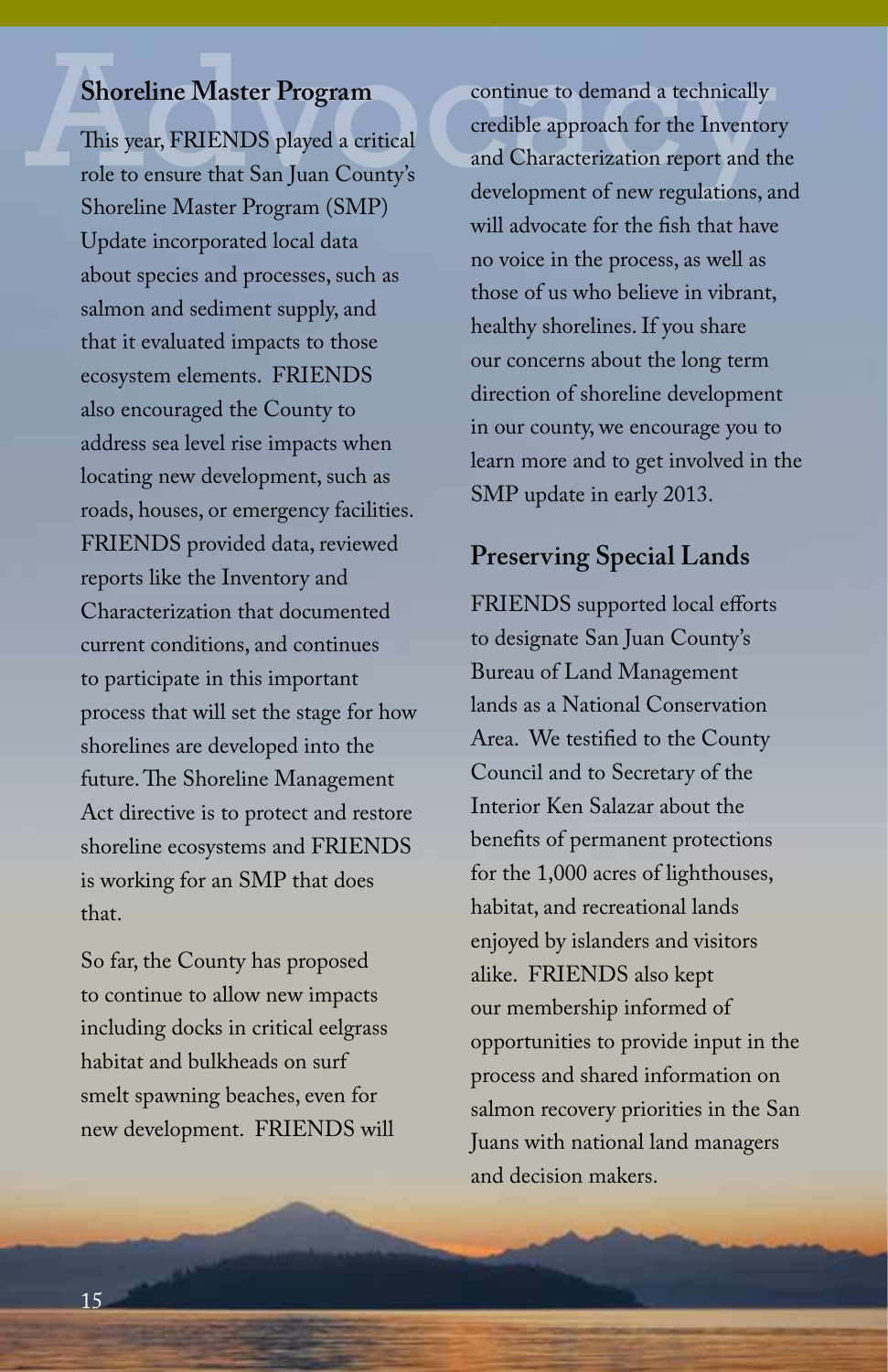



# *Two Staff Celebrate 10 Years*

**Please join us in celebrating the 10 year anniversaries of our Office Manager, Jana Marks and Science Director, Tina Whitman! In an era when the average employee moves to a new job every 4.4 years, we are grateful for the long-term passion and leadership they contribute to FRIENDS and our community.** 

Jana Marks joined FRIENDS in 2002 and quickly set about excelling in her job responsibilities. In addition to serving as the first voice you hear when calling or visiting us, Jana manages our membership, works actively with the Stewardship Network, facilitates beach cleanups, and organizes our events and lectures. Since landing in the islands in 1976, Jana has watched the islands' population grow and change. She raised two daughters on Stuart and San Juan Islands and loves to garden and share its bounty with us. Jana's historical perspective and generosity help serve FRIENDS' efforts to protect the land, water, sea and livability of the islands.

Tina Whitman was hired in 2002 to lead a countywide survey of beaches for forage fish eggs. Tina's vast background and skills quickly made her invaluable to the success of all of FRIENDS' programs. Tina manages habitat restoration projects, conducts shoreline research, assists with policy and permit review, and leads science education programs. She is known regionally as an expert on nearshore habitat and is a long-time member of the SJC Marine Resources Committee. She lives with her husband and son in the home she designed on Orcas Island. Tina is an active volunteer at Orcas Montessori School and the salmon hatchery, which her husband Mike manages.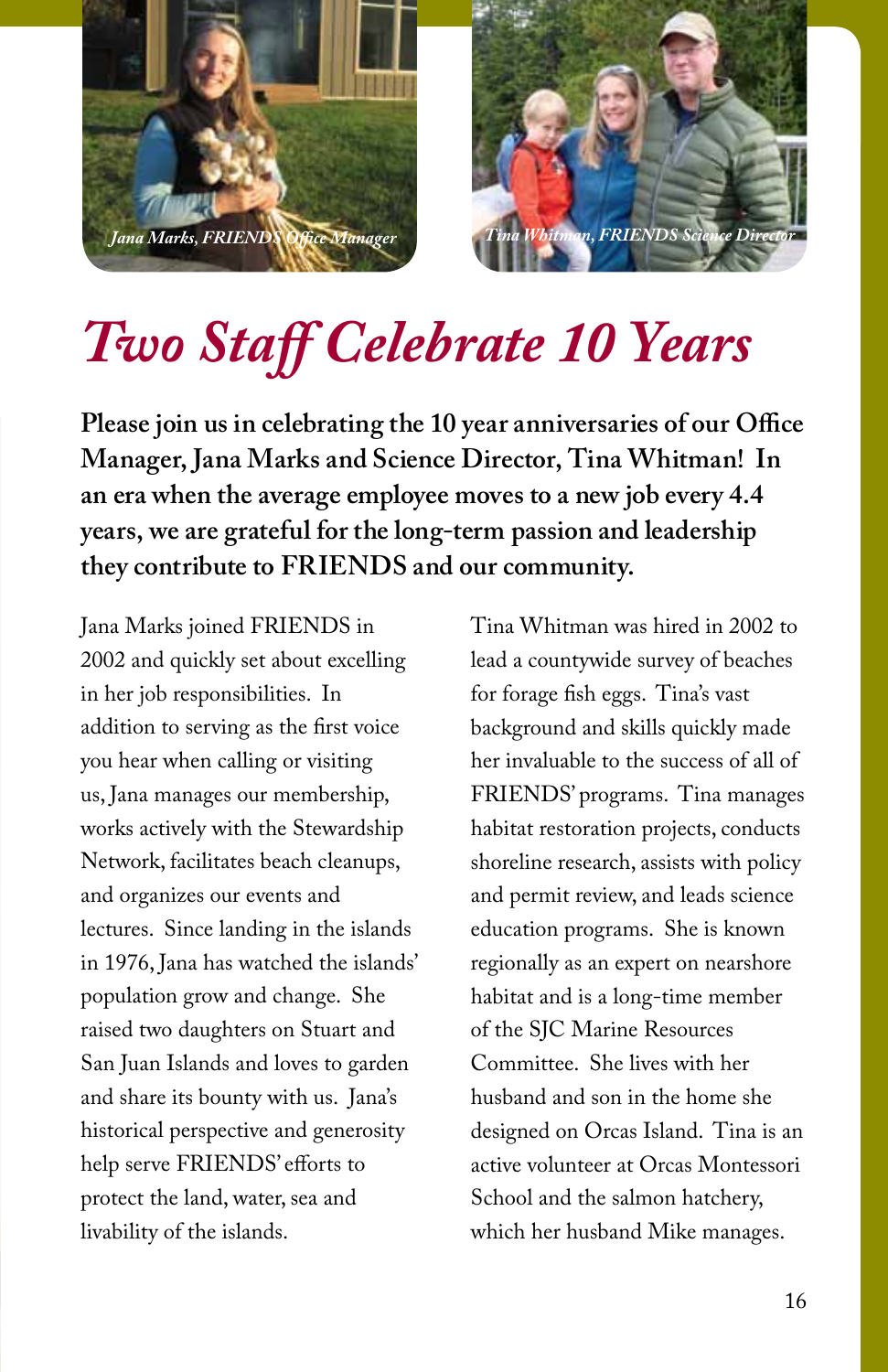# **Funders and Partners for 2012**

**FRIENDS is grateful for the support our partners and grant funders provide. Thank you!**

#### **Partners**

Coastal Geologic Services, City Cantabile Choir, Coal Train Facts, Dana Lyons, Fred Felleman, Earthjustice, Environment Washington, ForestEthics, Futurewise, Lead Entity for Salmon Recovery, Lummi Nation, Marine Resources Committee, Members of the Lopez, Orcas, and San Juan CAO Study Groups, Northwest Straits Commission, Orcas and Lopez NO COALitions, People for Puget Sound, Pew Charitable Trusts, Puget Sound Partnership, Power Past Coal, Salish Sea Biological, RE Sources for Sustainable Communities, Safe Shipping Alliance of the Salish Sea, San Juan County Public Works Dept., San Juan County Land Bank, San Juan County Action Agenda Oversight Group, San Juan Islands Conservation District, San Juan Islands Scenic Byways Committee,

San Juan Preservation Trust, Skagit River System Cooperative, Stewardship Network of the San Juans, Swinomish Indian Tribal Community, the Tulalip Tribes, the WA Dept. of Fish and Wildlife, and the WA Dept. of Natural Resources.

#### **Funders**

The Bullitt Foundation, The Burning Foundation, ESRI, The Horizons Foundation, The Kongsgaard-Goldman Foundation, Northwest Fund for the Environment, The San Juan Action Agenda Oversight Group, The WA Dept. of Ecology Coastal Protection Fund, The WA Dept. of Fish & Wildlife, The WA Salmon Recovery Funding Board, The US Fish & Wildlife Service, The U.S. Environmental Protection Agency through the Puget Sound Partnership and the WA. Dept. of Fish and Wildlife.

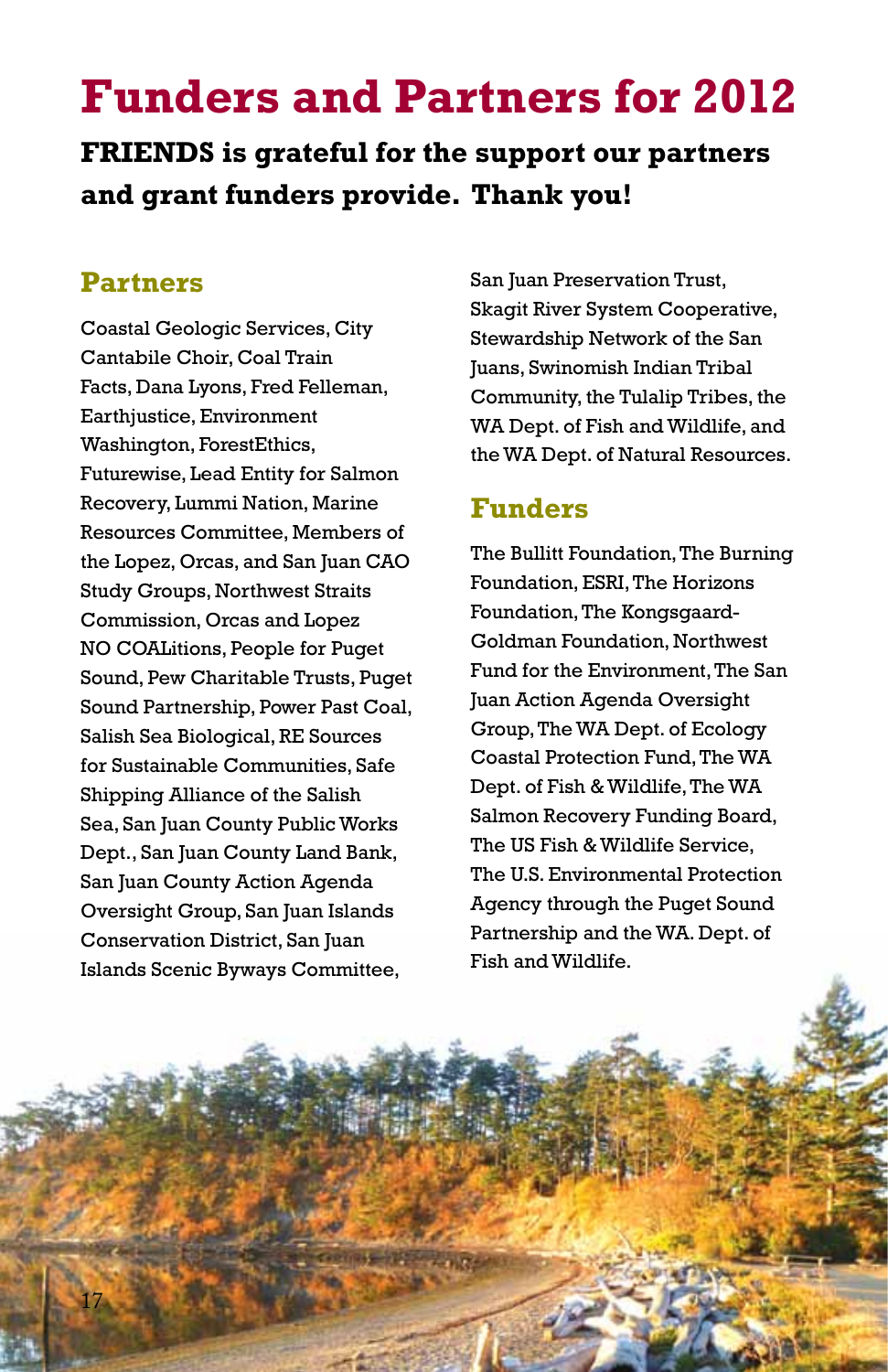

## **2012 Financial Highlights**

FRIENDS of the San Juans is a 501(C)(3) non profit organization. FRIENDS receives its income primarily from membership contributions and grants. Expenditures pay for science and education programs costs, publications, legal and policy expenses, publications and administrative support. This is a summary of our 2011 Fiscal Year (October 1, 2011 to September 30, 2012).

#### Financial Summary

#### *Current and Fixed Assets*

Cash and Other

| Total Assets 377,928 |  |
|----------------------|--|
|                      |  |
|                      |  |
| Unrestricted 285,848 |  |

#### *Liabilities and*

#### *Accumulated Surplus*

| Accumulated Surplus 377,928 |  |
|-----------------------------|--|
| Total Liabilities &         |  |
| Accumulated Surplus 371,301 |  |
|                             |  |

#### Statement of Activities

#### *Income*

| Membership                    |  |
|-------------------------------|--|
| Contributions (47.2%) 247,376 |  |
| Grants (52.4%)  274,407       |  |
| Investments, Events           |  |
| and Other Income (0.4%) 1,876 |  |
| Total Income 523,660          |  |
| Expenses                      |  |
| Programs (86.5%) 461,369      |  |
| Fundraising (4.9%)  25,998    |  |
| Administration (8.7%) 46,304  |  |
| Total Expenses533,672         |  |
|                               |  |
|                               |  |